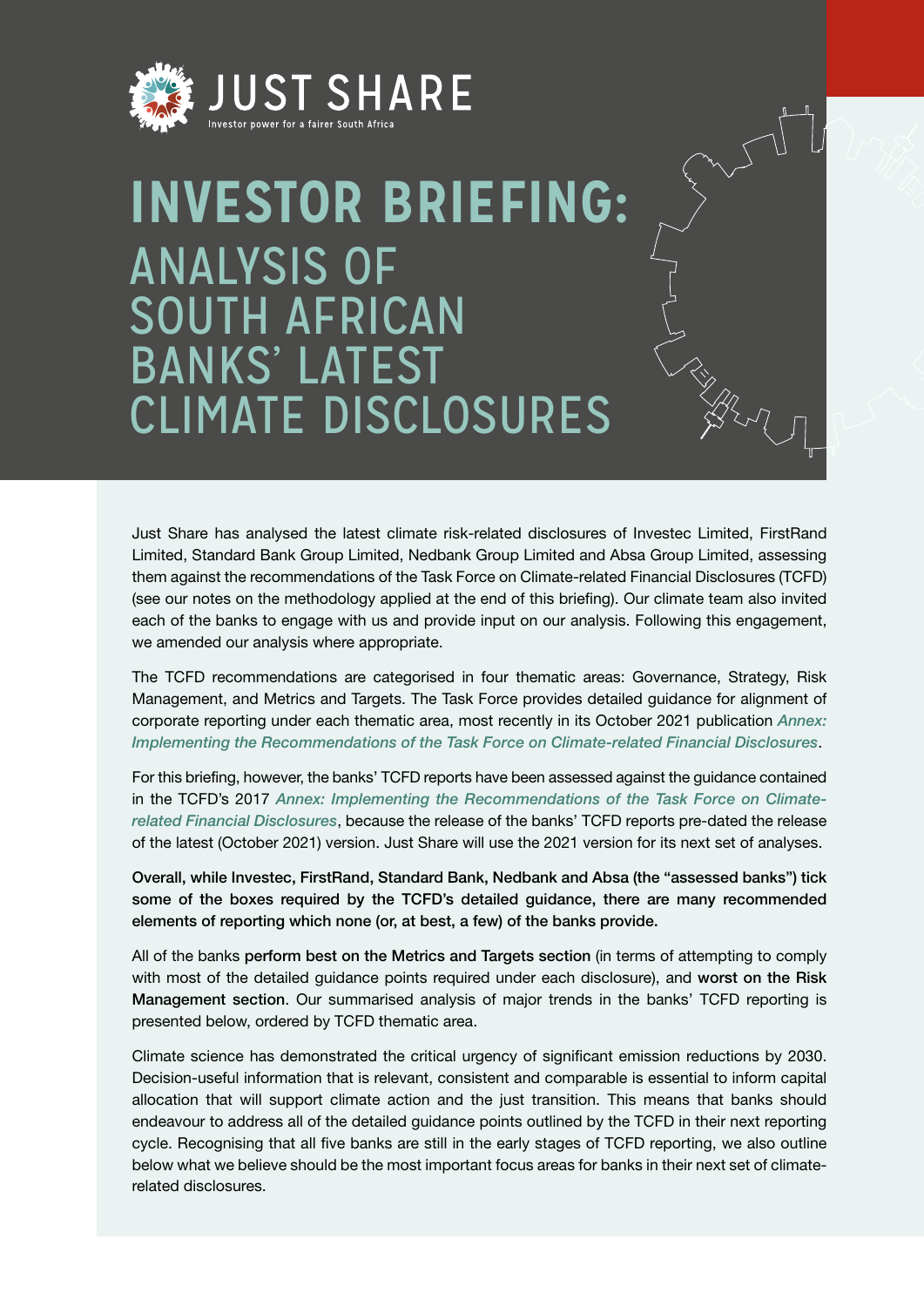Indicates criterion/guidance **point not met** Indicates criterion/guidance **point partly met**

# Indicates criterion/guidance point mostly met<br>Indicates criterion/guidance point mostly met<br>Indicates criterion/guidance point met GOVERNANCE THEMATIC AREA

## BOX 1

High-level overview of TCFD reports' alignment with the TCFD's detailed guidance for Governance disclosures

|     | <b>BOX 1</b> | <b>GOVERNANCE</b>                                                                                                                                                                                                                                                                                                                                                                                                                                                              |                |                 |                 |      |                  |  |
|-----|--------------|--------------------------------------------------------------------------------------------------------------------------------------------------------------------------------------------------------------------------------------------------------------------------------------------------------------------------------------------------------------------------------------------------------------------------------------------------------------------------------|----------------|-----------------|-----------------|------|------------------|--|
|     |              | Disclosure (a) - Describe the board's oversight of climate-related risks and opportunities                                                                                                                                                                                                                                                                                                                                                                                     |                |                 |                 |      |                  |  |
|     |              |                                                                                                                                                                                                                                                                                                                                                                                                                                                                                | <b>Nedbank</b> | <b>Investec</b> | <b>Standard</b> | Absa | <b>FirstRand</b> |  |
| (i) |              | Organisations should consider including a<br>discussion of the processes and frequency<br>by which the Board and/or Board committees<br>(e.g., audit, risk, or other committees) are<br>informed about climate-related issues.                                                                                                                                                                                                                                                 |                |                 |                 |      |                  |  |
|     |              | (ii) Organisations should consider including a<br>discussion of whether the Board and/or Board<br>committees consider climate-related issues<br>when reviewing and guiding strategy, major<br>plans of action, risk management policies,<br>annual budgets, and business plans as well<br>as setting the organization's performance<br>objectives, monitoring implementation and<br>performance, and overseeing major capital<br>expenditures, acquisitions, and divestitures. |                |                 |                 |      |                  |  |
|     |              | (iii) Organisations should consider including a<br>discussion of how the Board monitors and<br>oversees progress against goals and targets<br>for addressing climate-related issues.                                                                                                                                                                                                                                                                                           |                |                 |                 |      |                  |  |
|     |              | Disclosure (b) - Describe management's role in assessing and managing climate-related<br>risks and opportunities                                                                                                                                                                                                                                                                                                                                                               |                |                 |                 |      |                  |  |
|     |              |                                                                                                                                                                                                                                                                                                                                                                                                                                                                                | <b>Nedbank</b> | <b>Investec</b> | <b>Standard</b> | Absa | <b>FirstRand</b> |  |

|   | Organisations should consider including<br>whether the organisation has assigned<br>climate-related responsibilities to<br>management-level positions or committees;<br>and, if so, whether such management<br>positions or committees report to the Board<br>or a committee of the Board and whether<br>those responsibilities include assessing<br>and/or managing climate-related issues. |  |  |  |
|---|----------------------------------------------------------------------------------------------------------------------------------------------------------------------------------------------------------------------------------------------------------------------------------------------------------------------------------------------------------------------------------------------|--|--|--|
| Œ | Organisations should consider including a<br>description of the associated organisational<br>structure(s).                                                                                                                                                                                                                                                                                   |  |  |  |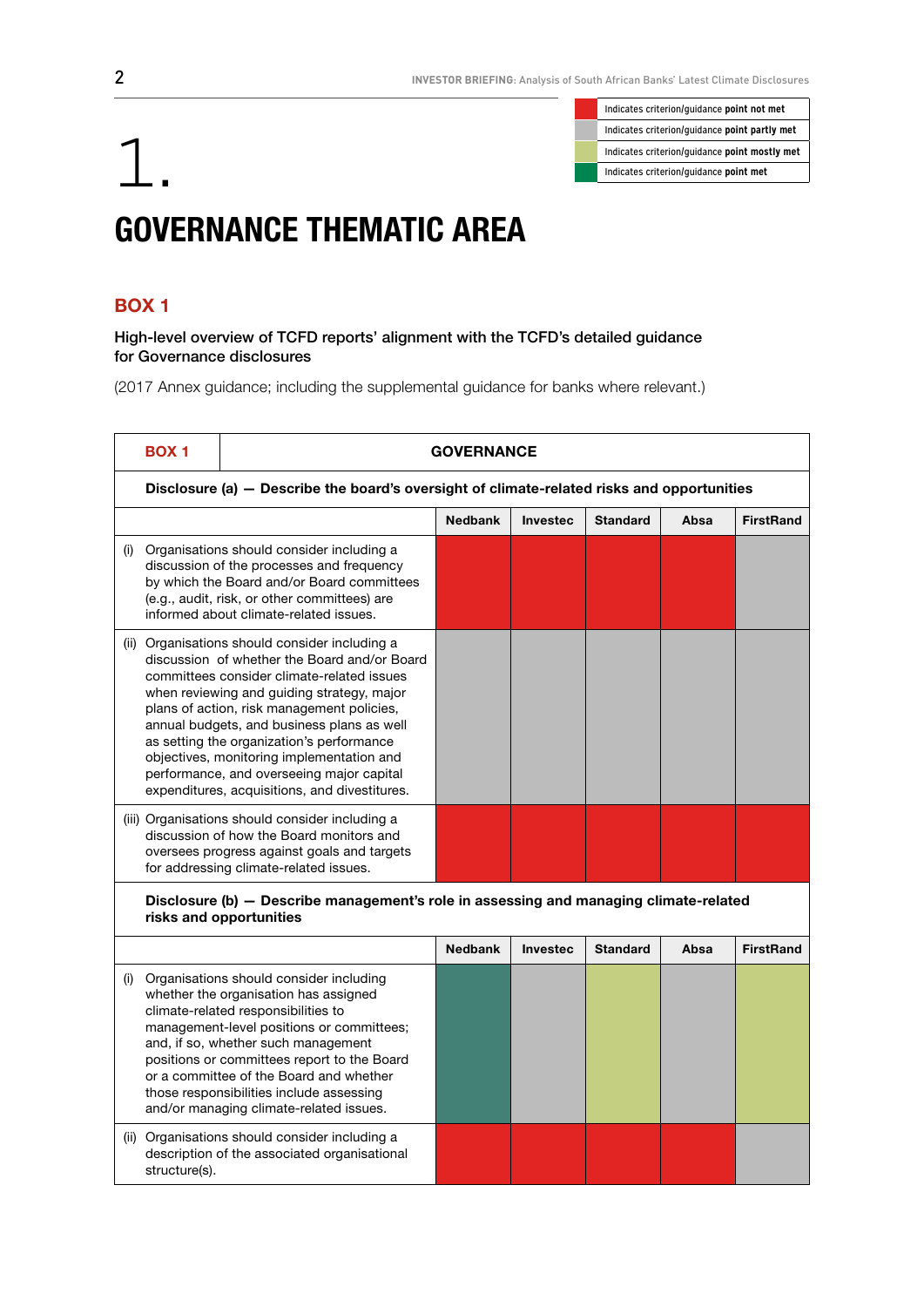| <b>BOX 1</b>            | <b>GOVERNANCE</b>                                                                                                                    |                |                 |                 |      |                  |  |
|-------------------------|--------------------------------------------------------------------------------------------------------------------------------------|----------------|-----------------|-----------------|------|------------------|--|
|                         | Disclosure (b) — Describe management's role in assessing and managing climate-related<br>risks and opportunities                     |                |                 |                 |      |                  |  |
|                         |                                                                                                                                      | <b>Nedbank</b> | <b>Investec</b> | <b>Standard</b> | Absa | <b>FirstRand</b> |  |
|                         | (iii) Organisations should consider including the<br>processes by which management is informed<br>about climate-related issues.      |                |                 |                 |      |                  |  |
| climate-related issues. | (iv) Organisations should consider including<br>how management (through specific positions<br>and/or management committees) monitors |                |                 |                 |      |                  |  |

Under *Governance Disclosure "a"*, the general practice of the assessed banks is to provide a nonspecific overview of the board's role, and to leave out the other details required by the TCFD guidance. Just Share will evaluate whether the banks, in future reports, provide detail on how the Board monitors and oversees progress against goals and targets for addressing climate-related issues.

In our view, compliance with this guidance point requires:

- a description of the goals and targets that have been set on climate-related issues;
- how often they are reviewed by the board and the relevant committee(s); and
- what measurable metrics/indicators the board and the relevant committee(s) use to monitor progress against goals and targets.

The banks perform better in in relation to *Governance Disclosure "b"*, providing more specific details regarding:

- the assignment of climate-related responsibilities to management-level positions or committees;
- whether these responsibilities include assessing and/or managing climate-related issues; and
- reporting arrangements.

Although the majority of the assessed banks mostly comply with this guidance point, they perform disappointingly on providing information to comply with the other guidance points (describing organisational structures, processes by which management is informed about climate-related issues, and how management monitors climate-related issues). In future analyses, Just Share will scrutinise disclosures regarding management's monitoring of climate-related issues.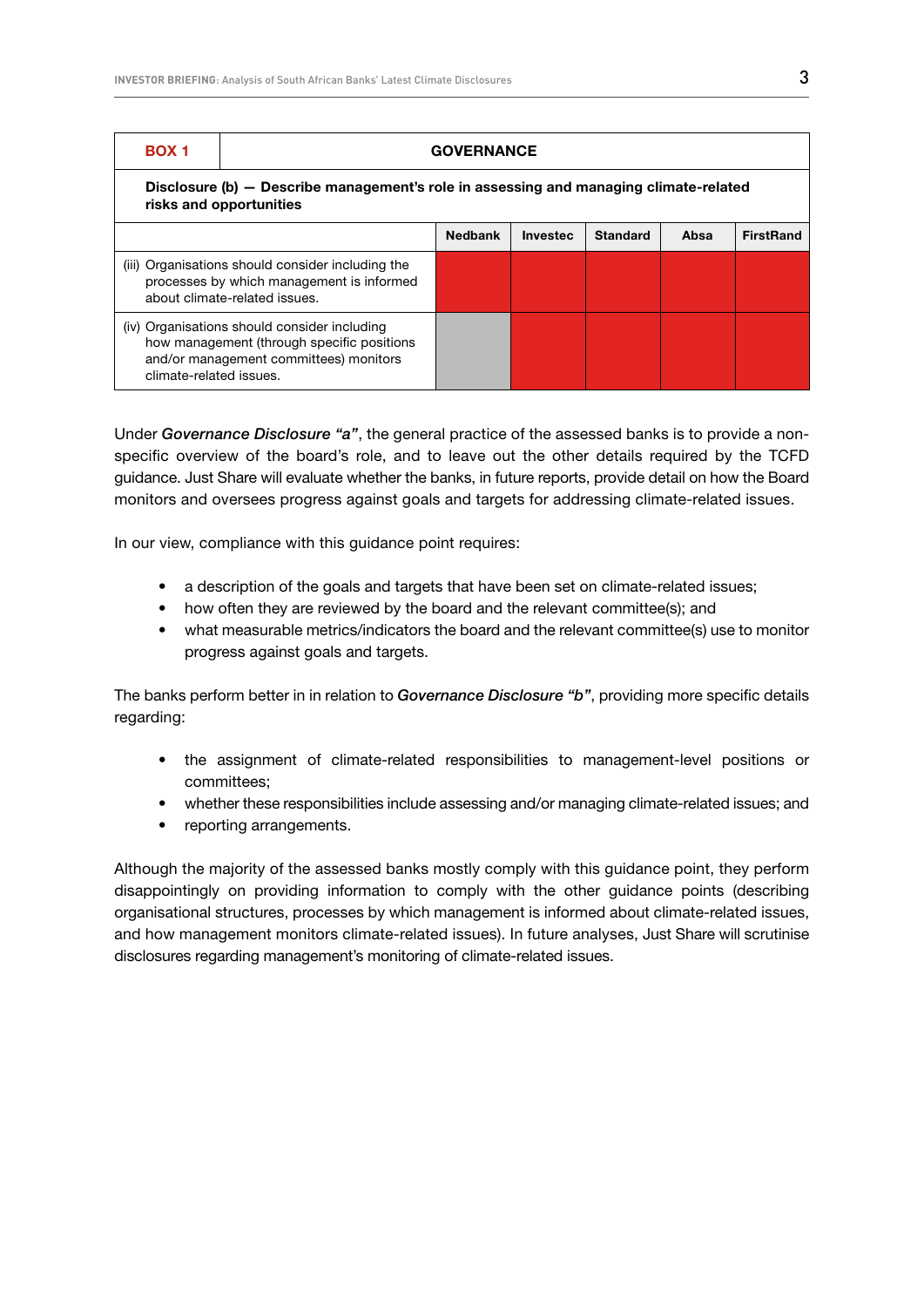Indicates criterion/guidance **point not met** Indicates criterion/guidance **point partly met**

# Indicates criterion/guidance point mostly met<br>Indicates criterion/guidance point met<br>Indicates criterion/guidance point met STRATEGY THEMATIC AREA

## BOX 2

High-level overview of TCFD reports' alignment with the TCFD's detailed guidance for Strategy disclosures

| <b>BOX 2</b>         |                                                                                                                                                                                                                                                                                                                                                                                                                                                                                                                   | <b>STRATEGY</b> |          |                 |      |                  |  |  |
|----------------------|-------------------------------------------------------------------------------------------------------------------------------------------------------------------------------------------------------------------------------------------------------------------------------------------------------------------------------------------------------------------------------------------------------------------------------------------------------------------------------------------------------------------|-----------------|----------|-----------------|------|------------------|--|--|
|                      | Disclosure (a) – Describe the climate-related risks and opportunities the organisation has<br>identified over the short, medium and long term                                                                                                                                                                                                                                                                                                                                                                     |                 |          |                 |      |                  |  |  |
|                      |                                                                                                                                                                                                                                                                                                                                                                                                                                                                                                                   | <b>Nedbank</b>  | Investec | <b>Standard</b> | Absa | <b>FirstRand</b> |  |  |
|                      | (i) Organisations should provide a description of<br>what they consider to be the relevant short-,<br>medium-, and long-term time horizons, taking<br>into consideration the useful life of the<br>organisation's assets or infrastructure and the<br>fact that climate-related issues often manifest<br>themselves over the medium and longer terms.                                                                                                                                                             |                 |          |                 |      |                  |  |  |
| or physical risks.   | (ii) Organisations should provide a description of<br>the specific climate-related issues potentially<br>arising in each time horizon (short, medium, and<br>long term) that could have a material financial<br>impact on the organisation and distinguish<br>whether the climate-related risks are transition<br>Organisations should consider providing a<br>description of their risks and opportunities by<br>sector and/or geography, as appropriate. In<br>describing climate-related issues, organisations |                 |          |                 |      |                  |  |  |
| the Recommendations. | should refer to Tables A1 and A2 (pp. 72–73) in<br>the TCFD's June 2017 Annex on Implementing                                                                                                                                                                                                                                                                                                                                                                                                                     |                 |          |                 |      |                  |  |  |
|                      | (iii) Organisations should provide a description of<br>the process(es) used to determine which risks<br>and opportunities could have a material financial<br>impact on the organisation.                                                                                                                                                                                                                                                                                                                          |                 |          |                 |      |                  |  |  |
|                      | (iv) Supplemental guidance for banks: Banks<br>should describe significant concentrations of<br>credit exposure to carbon-related assets.<br>The Task Force suggests defining carbon-related<br>assets as those assets tied to the energy<br>and utilities sectors under the Global Industry<br>Classification Standard, excluding water<br>utilities and independent power and renewable<br>electricity producer industries.                                                                                     |                 |          |                 |      |                  |  |  |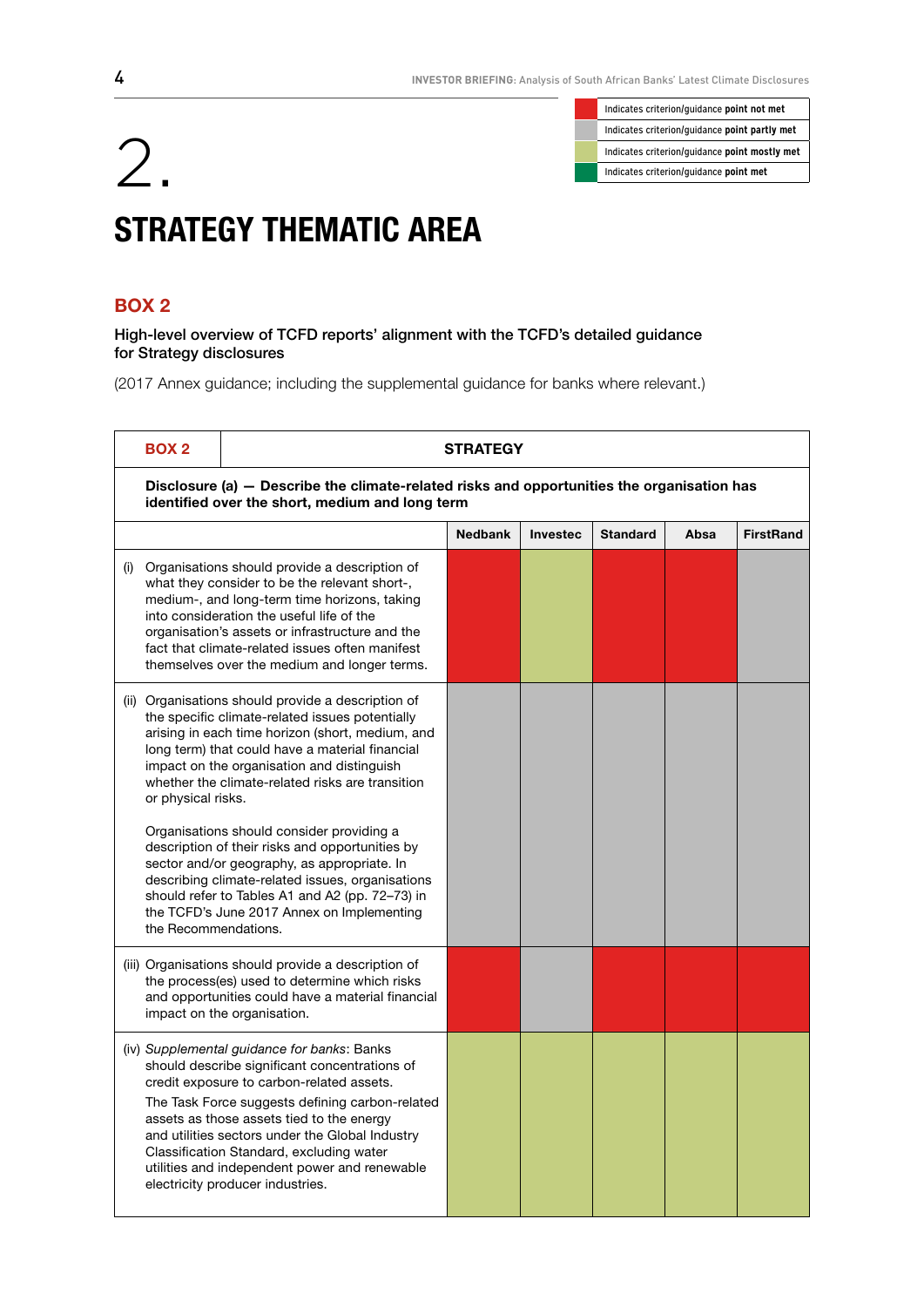climate-related risks and opportunities, and how their strategies might change to address such

potential risks and opportunities.

|     | <b>BOX 2</b>       |                                                                                                                                                                                                                                                                                                                                                | <b>STRATEGY</b> |                 |                 |      |                  |
|-----|--------------------|------------------------------------------------------------------------------------------------------------------------------------------------------------------------------------------------------------------------------------------------------------------------------------------------------------------------------------------------|-----------------|-----------------|-----------------|------|------------------|
|     |                    | Disclosure (a) - Describe the climate-related risks and opportunities the organisation has<br>identified over the short, medium and long term                                                                                                                                                                                                  |                 |                 |                 |      |                  |
|     |                    |                                                                                                                                                                                                                                                                                                                                                | <b>Nedbank</b>  | <b>Investec</b> | Standard        | Absa | <b>FirstRand</b> |
|     | activities.        | (v) Supplemental guidance for banks: Additionally,<br>banks should consider disclosing their climate-<br>related risks (transition and physical) in their<br>lending and other financial intermediary business                                                                                                                                 |                 |                 |                 |      |                  |
|     |                    | Disclosure (b) - Describe the impact of climate-related risks and opportunities on the<br>organisation's businesses, strategy, and financial planning                                                                                                                                                                                          |                 |                 |                 |      |                  |
|     |                    |                                                                                                                                                                                                                                                                                                                                                | <b>Nedbank</b>  | <b>Investec</b> | <b>Standard</b> | Absa | <b>FirstRand</b> |
| (i) |                    | Organisations should consider including the<br>impact on their businesses and strategy in the<br>following areas: Products and services; supply<br>chain and/or value chain; adaptation and<br>mitigation activities; investment in research<br>and development; and operations (including<br>types of operations and location of facilities). |                 |                 |                 |      |                  |
|     |                    | (ii) Organisations should describe how climate-<br>related issues serve as an input to their financial<br>planning process, the time period(s) used, and<br>how these risks and opportunities are prioritised.                                                                                                                                 |                 |                 |                 |      |                  |
|     | access to capital. | Organisations should also consider including in<br>their disclosures the impact on financial planning<br>in the following areas: Operating costs and<br>revenues; capital expenditures and capital<br>allocation; acquisitions or divestments; and                                                                                             |                 |                 |                 |      |                  |
|     |                    | (iii) Organisations' disclosures should reflect<br>a holistic picture of the interdependencies<br>among the factors that affect their ability<br>to create value over time.                                                                                                                                                                    |                 |                 |                 |      |                  |
|     |                    | (iv) If climate-related scenarios were used to<br>inform the organisation's strategy and financial<br>planning, such scenarios should be described.                                                                                                                                                                                            |                 |                 |                 |      |                  |
|     |                    | Disclosure (c) - Describe the resilience of the organisation's strategy, taking into consideration<br>different climate-related scenarios, including a 2°C or lower scenario                                                                                                                                                                   |                 |                 |                 |      |                  |
|     |                    |                                                                                                                                                                                                                                                                                                                                                | <b>Nedbank</b>  | Investec        | <b>Standard</b> | Absa | <b>FirstRand</b> |
| (i) | related risks.     | Organisations should describe how resilient<br>their strategies are to climate-related risks<br>and opportunities, taking into consideration<br>a transition to a lower-carbon economy<br>consistent with a 2°C or lower scenario and,<br>where relevant to the Organisation, scenarios<br>consistent with increased physical climate-         |                 |                 |                 |      |                  |
|     |                    | (ii) Organisations should consider discussing where<br>they believe their strategies may be affected by                                                                                                                                                                                                                                        |                 |                 |                 |      |                  |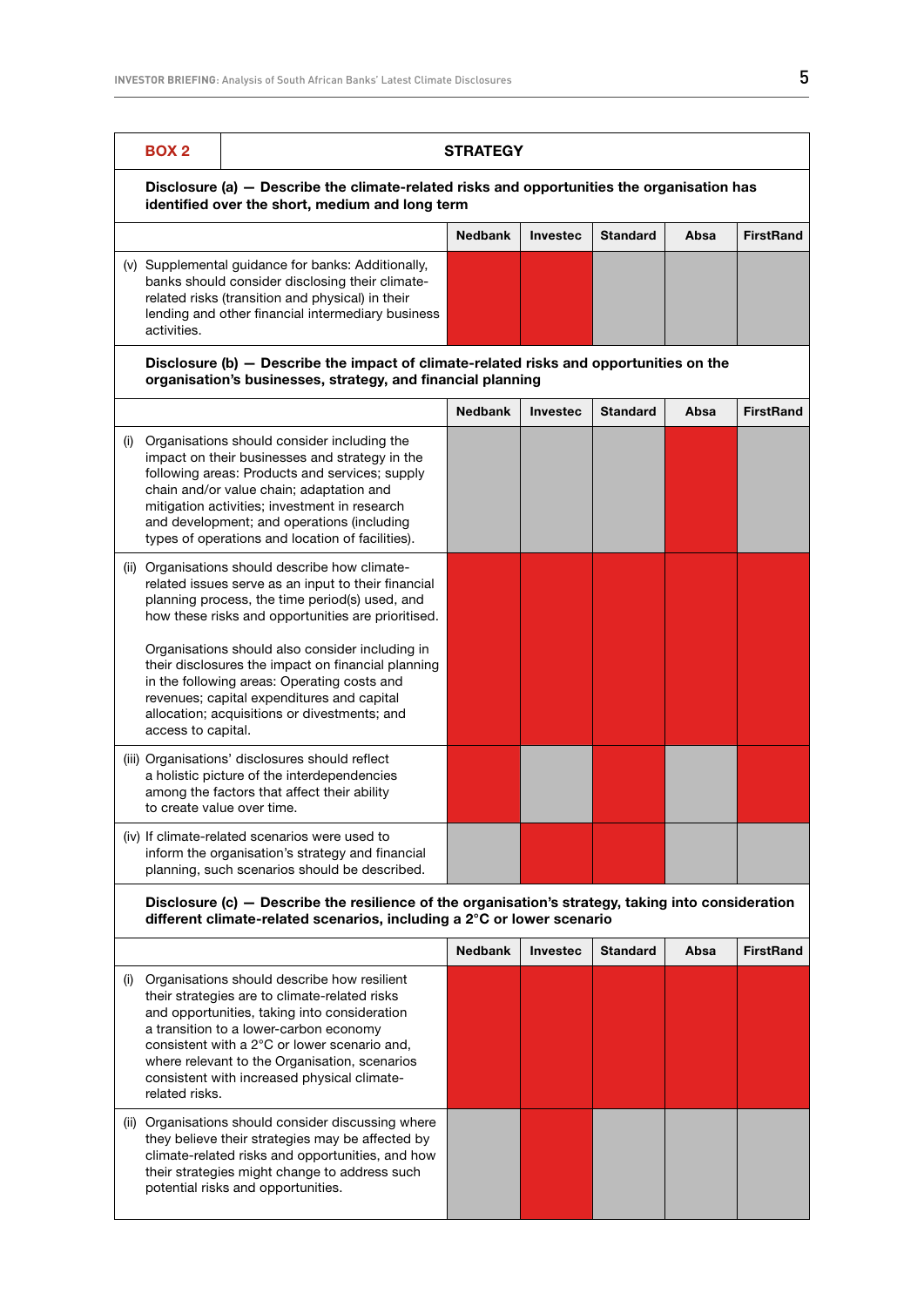| M.<br>۰. |  |
|----------|--|

## **STRATEGY**

Disclosure (c) — Describe the resilience of the organisation's strategy, taking into consideration different climate-related scenarios, including a 2°C or lower scenario

|                                                                                                                               | <b>Nedbank</b> | <b>Investec</b> | Standard | Absa | FirstRand |
|-------------------------------------------------------------------------------------------------------------------------------|----------------|-----------------|----------|------|-----------|
| (iii) Organisations should consider discussing<br>the climate-related scenarios and associated<br>time horizon(s) considered. |                |                 |          |      |           |

Under *Strategy Disclosure "a"*, the assessed banks perform best at:

- providing a description of the specific climate-related issues potentially arising in each time horizon (short-, medium-, and long- term) that could have a material financial impact on the organisation, classified by transition or physical risks; and
- describing significant concentrations of credit exposure to carbon-related assets (all the banks comply with this guidance point).

In relation to the other guidance points, there is variable compliance by the assessed banks, although all but one fail to describe "the process(es) used to determine which risks and opportunities could have a material financial impact on the organisation". Just Share will evaluate the extent to which the assessed banks improve their disclosures of the climate-related risks (transition and physical) in their lending and other financial intermediary business activities.

In relation to Strategy Disclosure "b", the assessed banks do best in addressing (though only partially) the impact of climate-related risks and opportunities on their businesses and strategy in the different areas outlined by the TCFD guidance (products and services, supply chain and/or value chain, adaptation and mitigation activities, investment in research and development, and operations).

However, none of the assessed banks provides any of the requested information on their financial planning, which includes:

- how climate-related issues serve as an input to their financial planning process;
- the time period(s) used;
- how these risks and opportunities are prioritised; and
- the impact of climate-related risks and opportunities on financial planning in different areas (operating costs and revenues, capital expenditures and capital allocation, acquisitions or divestments, and access to capital).

As concerns *Strategy Disclosure "c"*, Just Share is particularly interested to see how the assessed banks progress their scenarios work, and how this work impacts on strategic planning. Currently, the banks are mostly at the inception stage of scenario analysis.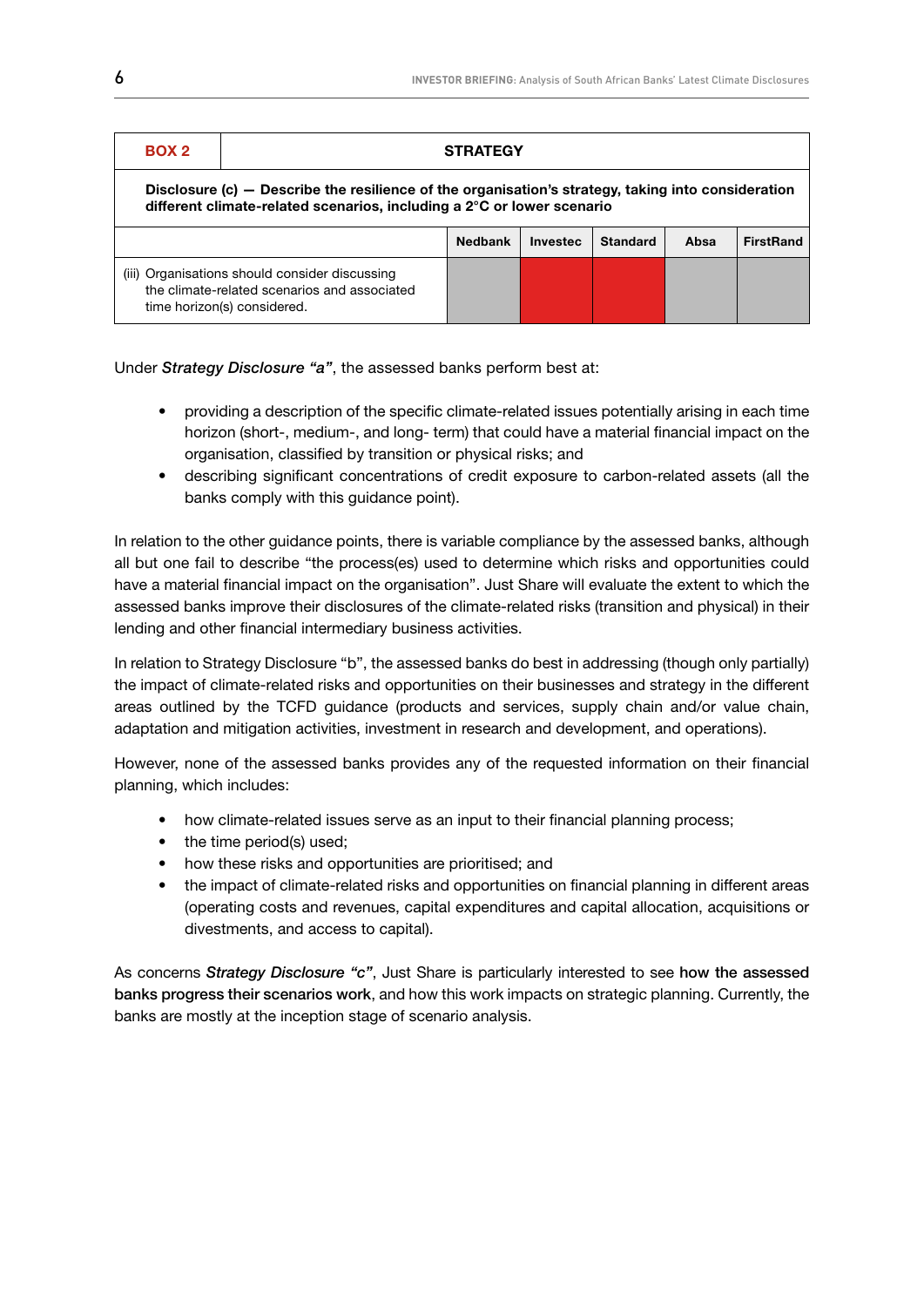



## RISK MANAGEMENT THEMATIC AREA

## BOX 3

High-level overview of TCFD reports' alignment with the TCFD's detailed guidance for Risk Management disclosures

|     | <b>BOX3</b>           | <b>RISK MANAGEMENT</b>                                                                                                                                                                                                                                                                   |                |          |                 |      |                  |  |  |
|-----|-----------------------|------------------------------------------------------------------------------------------------------------------------------------------------------------------------------------------------------------------------------------------------------------------------------------------|----------------|----------|-----------------|------|------------------|--|--|
|     | climate-related risks | Disclosure (a) - Describe the organisation's processes for identifying and assessing                                                                                                                                                                                                     |                |          |                 |      |                  |  |  |
|     |                       |                                                                                                                                                                                                                                                                                          | <b>Nedbank</b> | Investec | <b>Standard</b> | Absa | <b>FirstRand</b> |  |  |
| (i) |                       | Organisations should describe their risk<br>management processes for identifying and<br>assessing climate-related risks. An important<br>aspect of this description is how organisations<br>determine the relative significance of climate-<br>related risks in relation to other risks. |                |          |                 |      |                  |  |  |
|     |                       | (ii) Organisations should describe whether they<br>consider existing and emerging regulatory<br>requirements related to climate change<br>(e.g., limits on emissions) as well as other<br>relevant factors considered.                                                                   |                |          |                 |      |                  |  |  |
|     |                       | (iii) Organisations should also consider disclosing<br>processes for assessing the potential size and<br>scope of identified climate-related risks.                                                                                                                                      |                |          |                 |      |                  |  |  |
|     | frameworks used.      | (iv) Organisations should also consider disclosing<br>definitions of risk terminology used or<br>references to existing risk classification                                                                                                                                              |                |          |                 |      |                  |  |  |
|     |                       | (v) Supplemental guidance for banks:<br>Banks should consider characterising<br>their climate-related risks in the context of<br>traditional banking industry risk categories<br>such as credit risk, market risk, liquidity<br>risk, and operational risk.                              |                |          |                 |      |                  |  |  |
|     |                       | Banks should also consider describing any<br>risk classification frameworks used (e.g., the<br>Enhanced Disclosure Task Force's framework<br>for defining "Top and Emerging Risks").                                                                                                     |                |          |                 |      |                  |  |  |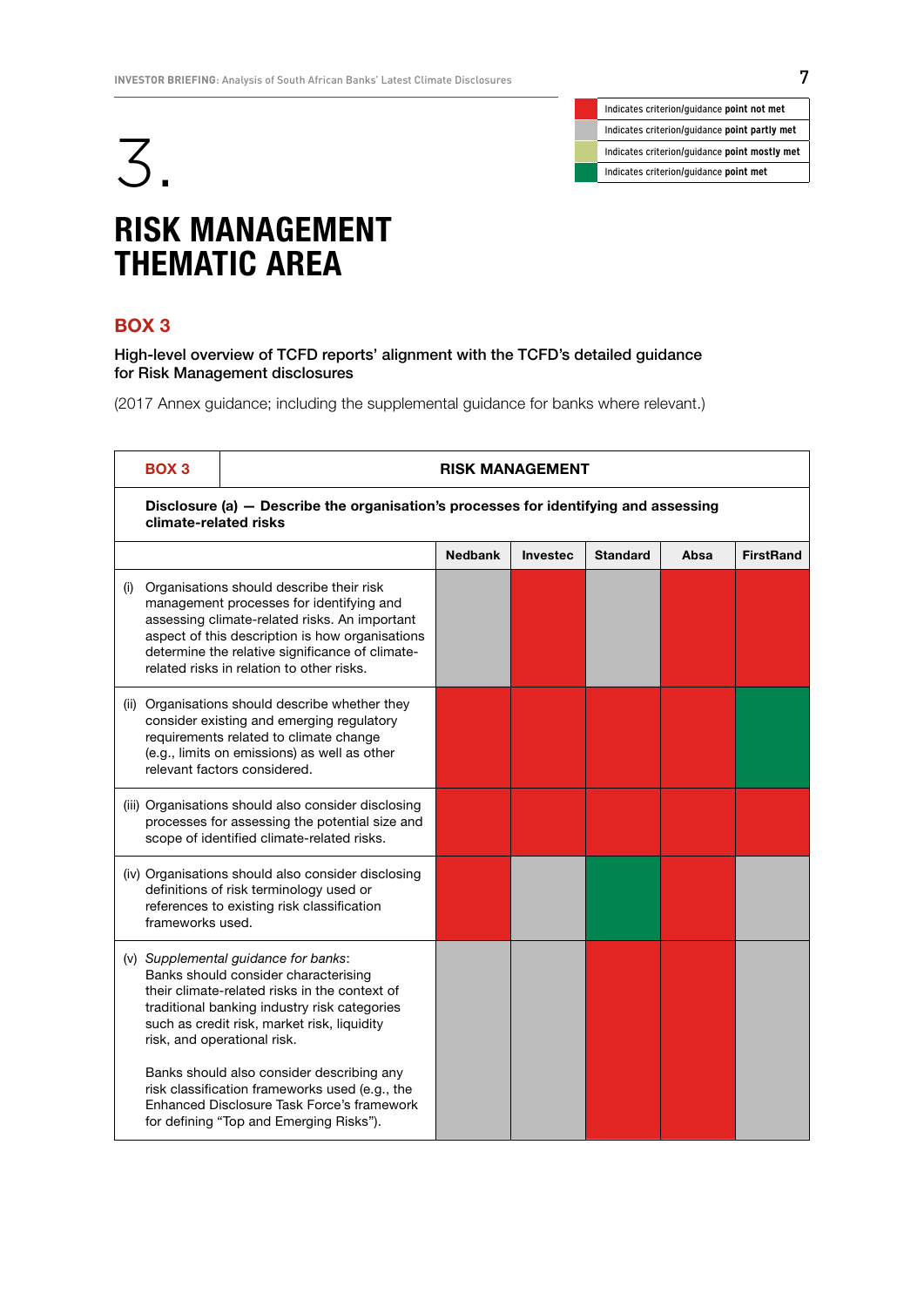|     | BOX <sub>3</sub>                                                                                                                                                                  |                                                                                                                                                                                                                                        |                | <b>RISK MANAGEMENT</b> |                 |      |                  |
|-----|-----------------------------------------------------------------------------------------------------------------------------------------------------------------------------------|----------------------------------------------------------------------------------------------------------------------------------------------------------------------------------------------------------------------------------------|----------------|------------------------|-----------------|------|------------------|
|     | Disclosure (b) - Describe the organisation's processes for managing climate-related risks                                                                                         |                                                                                                                                                                                                                                        |                |                        |                 |      |                  |
|     |                                                                                                                                                                                   |                                                                                                                                                                                                                                        | <b>Nedbank</b> | <b>Investec</b>        | <b>Standard</b> | Absa | <b>FirstRand</b> |
| (i) |                                                                                                                                                                                   | Organisations should describe their processes<br>for managing climate-related risks, including<br>how they make decisions to mitigate, transfer,<br>accept, or control those risks.                                                    |                |                        |                 |      |                  |
|     | (ii) Organisations should describe their processes<br>for prioritising climate-related risks, including<br>how materiality determinations are made<br>within their organisations. |                                                                                                                                                                                                                                        |                |                        |                 |      |                  |
|     | as appropriate.                                                                                                                                                                   | (iii) In describing their processes for managing<br>climate-related risks, organisations should<br>address the risks included in Tables A1 and<br>A2 (pp. 72-73) in the TCFD's June 2017<br>Annex on Implementing the Recommendations, |                |                        |                 |      |                  |
|     | Disclosure (c) – Describe how processes for identifying, assessing, and managing<br>climate-related risks are integrated into the organisation's overall risk management          |                                                                                                                                                                                                                                        |                |                        |                 |      |                  |
|     |                                                                                                                                                                                   |                                                                                                                                                                                                                                        | <b>Nedbank</b> | Investec               | <b>Standard</b> | Absa | <b>FirstRand</b> |
| (i) |                                                                                                                                                                                   | Organisations should describe how their<br>processes for identifying, assessing, and<br>managing climate-related risks are integrated<br>into their overall risk management.                                                           |                |                        |                 |      |                  |

Broadly speaking, the assessed banks perform worst in relation to the requirements of the Risk Management thematic area. Two requirements that none of the assessed banks attempt to meet are (1) the disclosure of processes for assessing the potential size and scope of identified climate-related risks, and (2) the disclosure of processes for prioritising climate-related risks.

Just Share encourages the banks, in their next round of disclosures, to dedicate most effort to this thematic area, together with *Strategy Disclosure "c"* (on the resilience of the organisation's strategy in the face of different climate-related scenarios, as set out above). Within this thematic area, we will especially be evaluating:

- whether the assessed banks describe their risk management processes for identifying and assessing climate-related risks (not their general risk management processes, or their social and environmental risk processes); and
- their processes for managing climate-related risks; including how they make decisions to mitigate, transfer, accept, or control climate-related risks.

An important aspect of these descriptions is how climate-related risks are prioritised, relative to other risks.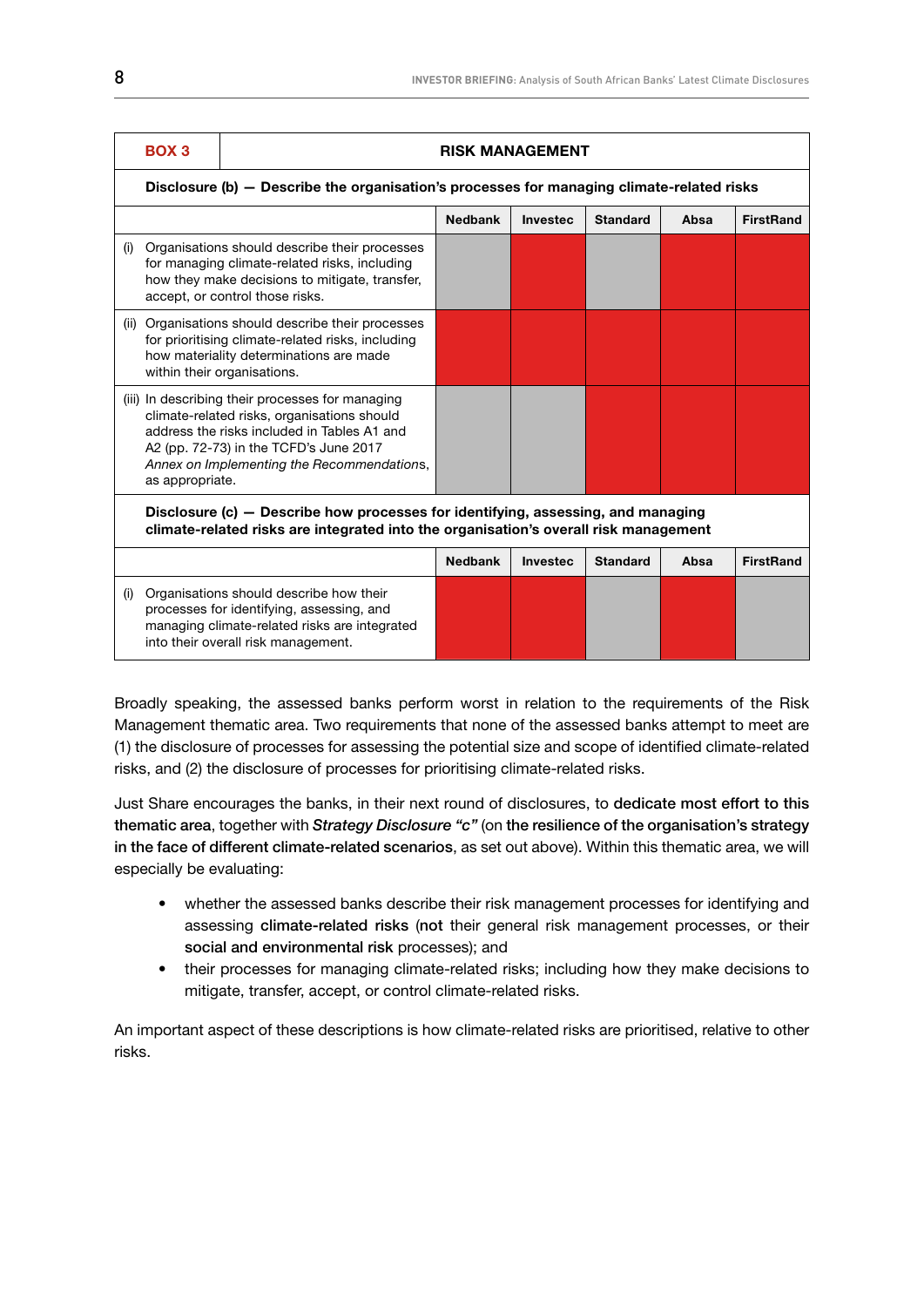



## METRICS AND TARGETS THEMATIC AREA

## BOX 4

High-level overview of TCFD reports' alignment with the TCFD's detailed guidance for Metrics and Targets disclosures

|     | <b>BOX 4</b>                                                                                                                                                              |                                                                                                                                                                                                                                                                                                                                                                                                                | <b>METRICS AND TARGETS</b> |                 |                 |      |                  |  |
|-----|---------------------------------------------------------------------------------------------------------------------------------------------------------------------------|----------------------------------------------------------------------------------------------------------------------------------------------------------------------------------------------------------------------------------------------------------------------------------------------------------------------------------------------------------------------------------------------------------------|----------------------------|-----------------|-----------------|------|------------------|--|
|     | Disclosure (a) – Disclose the metrics used by the organisation to assess climate-related risks<br>and opportunities in line with its strategy and risk management process |                                                                                                                                                                                                                                                                                                                                                                                                                |                            |                 |                 |      |                  |  |
|     |                                                                                                                                                                           |                                                                                                                                                                                                                                                                                                                                                                                                                | <b>Nedbank</b>             | <b>Investec</b> | <b>Standard</b> | Absa | <b>FirstRand</b> |  |
| (i) | and applicable.                                                                                                                                                           | Organisations should provide the key metrics<br>used to measure and manage climate-related<br>risks and opportunities, as described in<br>Tables A1 and A2 (pp. 72-73) in the TCFD's<br>June 2017 Annex on Implementing the<br>Recommendations. Organisations should<br>consider including metrics on climate-related<br>risks associated with water, energy, land use,<br>and waste management where relevant |                            |                 |                 |      |                  |  |
|     |                                                                                                                                                                           | (ii) Where climate-related issues are material,<br>organisations should consider describing<br>whether and how related performance metrics<br>are incorporated into remuneration policies.                                                                                                                                                                                                                     |                            |                 |                 |      |                  |  |
|     |                                                                                                                                                                           | (iii) Where relevant, organisations should<br>provide their internal carbon prices as<br>well as climate-related opportunity metrics<br>such as revenue from products and services<br>designed for a lower-carbon economy.                                                                                                                                                                                     |                            |                 |                 |      |                  |  |
|     | metrics.                                                                                                                                                                  | (iv) Metrics should be provided for historical<br>periods to allow for trend analysis. In addition,<br>where not apparent, organisations should<br>provide a description of the methodologies<br>used to calculate or estimate climate-related                                                                                                                                                                 |                            |                 |                 |      |                  |  |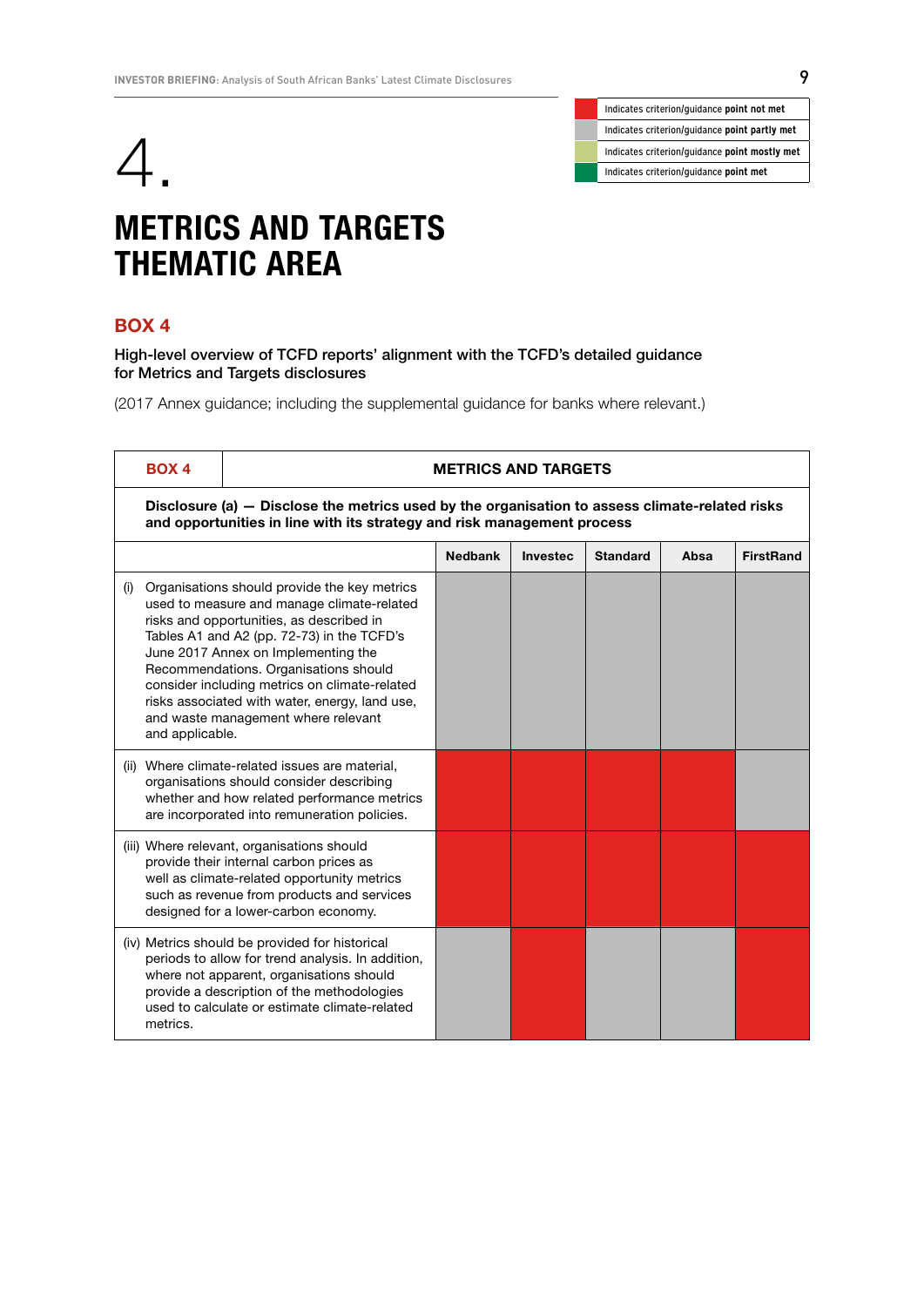## BOX 4 METRICS AND TARGETS

### Disclosure (a) — Disclose the metrics used by the organisation to assess climate-related risks and opportunities in line with its strategy and risk management process

| (v) Supplemental guidance for banks: Banks<br>should provide the metrics used to assess<br>the impact of (transition and physical)<br>climate-related risks on their lending<br>and other financial intermediary business<br>activities in the short, medium, and long<br>term. Metrics provided may relate to<br>credit exposure, equity and debt holdings,<br>or trading positions, broken down by:<br>industry(*); geography; credit quality (e.g.,<br>investment grade or non-investment grade,<br>internal rating system); and average tenor.<br>(*Industry should be based on the Global<br>Industry Classification Standard or national<br>classification systems aligned with financial<br>filing requirements).<br>Banks should also provide the amount and<br>percentage of carbon-related assets relative to<br>total assets as well as the amount of lending |                                             | <b>Nedbank</b> | Investec | <b>Standard</b> | Absa | <b>FirstRand</b> |
|--------------------------------------------------------------------------------------------------------------------------------------------------------------------------------------------------------------------------------------------------------------------------------------------------------------------------------------------------------------------------------------------------------------------------------------------------------------------------------------------------------------------------------------------------------------------------------------------------------------------------------------------------------------------------------------------------------------------------------------------------------------------------------------------------------------------------------------------------------------------------|---------------------------------------------|----------------|----------|-----------------|------|------------------|
| related opportunities.<br>The Task Force suggests defining carbon-<br>related assets as those assets tied to the<br>energy and utilities sectors under the Global<br>Industry Classification Standard, excluding                                                                                                                                                                                                                                                                                                                                                                                                                                                                                                                                                                                                                                                         | and other financing connected with climate- |                |          |                 |      |                  |

### Disclosure (b) – Disclose Scope 1, Scope 2, and, if appropriate, Scope 3 greenhouse gas (GHG) emissions, and the related risks

|                                                                                                                                                                                                                                                                                                                                | <b>Nedbank</b> | <b>Investec</b> | <b>Standard</b> | Absa | <b>FirstRand</b> |
|--------------------------------------------------------------------------------------------------------------------------------------------------------------------------------------------------------------------------------------------------------------------------------------------------------------------------------|----------------|-----------------|-----------------|------|------------------|
| Organisations should provide their Scope 1 and<br>(i)<br>Scope 2 GHG emissions and, if appropriate,<br>Scope 3 GHG emissions and the related risks.                                                                                                                                                                            |                |                 |                 |      |                  |
| [Organisations with significant emissions are<br>likely to be more strongly impacted by transition<br>risk than other Organisations. In addition,<br>current or future constraints on emissions.<br>either directly by emission restrictions or<br>indirectly through carbon budgets, may<br>impact Organisations financially. |                |                 |                 |      |                  |
| GHG emissions and associated metrics<br>should be provided for historical periods<br>to allow for trend analysis.                                                                                                                                                                                                              |                |                 |                 |      |                  |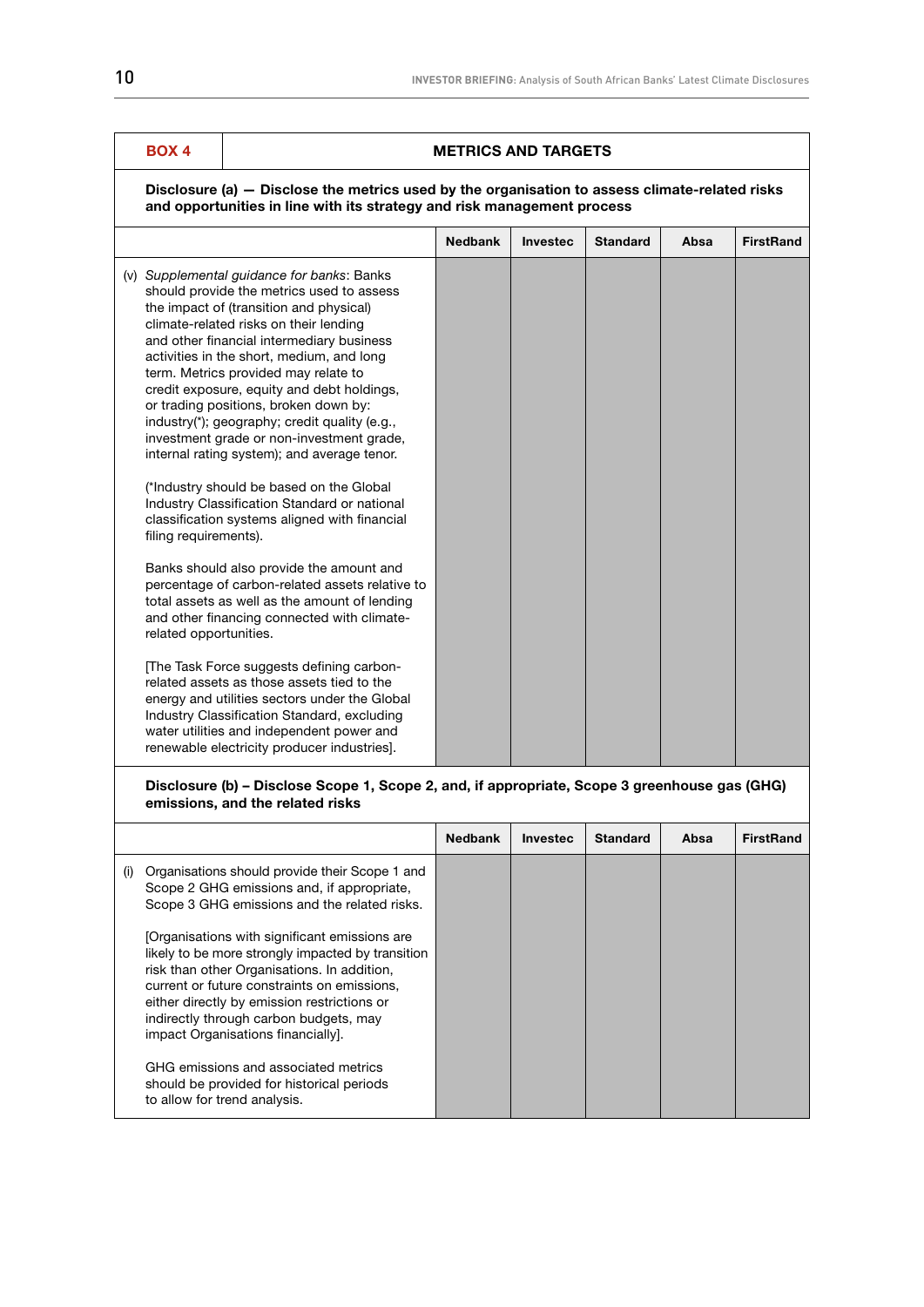|      | <b>BOX 4</b><br><b>METRICS AND TARGETS</b><br>Disclosure (b) - Disclose Scope 1, Scope 2, and, if appropriate, Scope 3 greenhouse gas (GHG)<br>emissions, and the related risks                                                                                                                                      |                                                                                                                                                                                                                                                                                                                                                                                                                                                                                |                |                 |                 |      |                  |
|------|----------------------------------------------------------------------------------------------------------------------------------------------------------------------------------------------------------------------------------------------------------------------------------------------------------------------|--------------------------------------------------------------------------------------------------------------------------------------------------------------------------------------------------------------------------------------------------------------------------------------------------------------------------------------------------------------------------------------------------------------------------------------------------------------------------------|----------------|-----------------|-----------------|------|------------------|
|      |                                                                                                                                                                                                                                                                                                                      |                                                                                                                                                                                                                                                                                                                                                                                                                                                                                |                |                 |                 |      |                  |
|      |                                                                                                                                                                                                                                                                                                                      |                                                                                                                                                                                                                                                                                                                                                                                                                                                                                | <b>Nedbank</b> | <b>Investec</b> | <b>Standard</b> | Absa | <b>FirstRand</b> |
|      | (ii) GHG emissions should be calculated in line<br>with the GHG Protocol methodology to allow<br>for aggregation and comparability across<br>organizations and jurisdictions. As appropriate,<br>organizations should consider providing<br>related, generally accepted, industry-specific<br>GHG efficiency ratios. |                                                                                                                                                                                                                                                                                                                                                                                                                                                                                |                |                 |                 |      |                  |
|      | [For industries with high energy consumption,<br>metrics related to emission intensity are<br>important to provide. For example, emissions<br>per unit of economic output (e.g., unit of<br>production, number of employees, or value-<br>added) is widely used].                                                    |                                                                                                                                                                                                                                                                                                                                                                                                                                                                                |                |                 |                 |      |                  |
|      |                                                                                                                                                                                                                                                                                                                      | (iii) Where not apparent, organisations should<br>provide a description of the methodologies<br>used to calculate or estimate the metrics.                                                                                                                                                                                                                                                                                                                                     |                |                 |                 |      |                  |
|      | Disclosure (c) - Describe the targets used by the Organisation to manage climate-related risks<br>and opportunities and performance against targets                                                                                                                                                                  |                                                                                                                                                                                                                                                                                                                                                                                                                                                                                |                |                 |                 |      |                  |
|      |                                                                                                                                                                                                                                                                                                                      |                                                                                                                                                                                                                                                                                                                                                                                                                                                                                | <b>Nedbank</b> | <b>Investec</b> | <b>Standard</b> | Absa | <b>FirstRand</b> |
| (i)  | carbon economy.                                                                                                                                                                                                                                                                                                      | Organisations should describe their key<br>climate-related targets such as those related<br>to GHG emissions, water usage, energy<br>usage, etc., in line with anticipated regulatory<br>requirements or market constraints or other<br>goals. Other goals may include efficiency or<br>financial goals, financial loss tolerances,<br>avoided GHG emissions through the entire<br>product life cycle, or net revenue goals for<br>products and services designed for a lower- |                |                 |                 |      |                  |
| (ii) |                                                                                                                                                                                                                                                                                                                      | In describing their targets, organizations<br>should consider including the following:<br>whether the target is absolute or intensity<br>based; time frames over which the target<br>applies; base year from which progress is<br>measured; and key performance indicators<br>used to assess progress against targets.                                                                                                                                                         |                |                 |                 |      |                  |

Broadly speaking, the assessed banks perform best in the Metrics and Targets thematic area. For most of the detailed guidance points in this thematic area, all the assessed banks make appreciable attempts to provide the required information. The two exceptions are the following guidance points:

- providing a description of whether and how related performance metrics are incorporated into remuneration policies (only one of the assessed banks attempts to do so); and
- providing their internal carbon prices and climate-related opportunity metrics, such as revenue from products and services designed for a lower-carbon economy.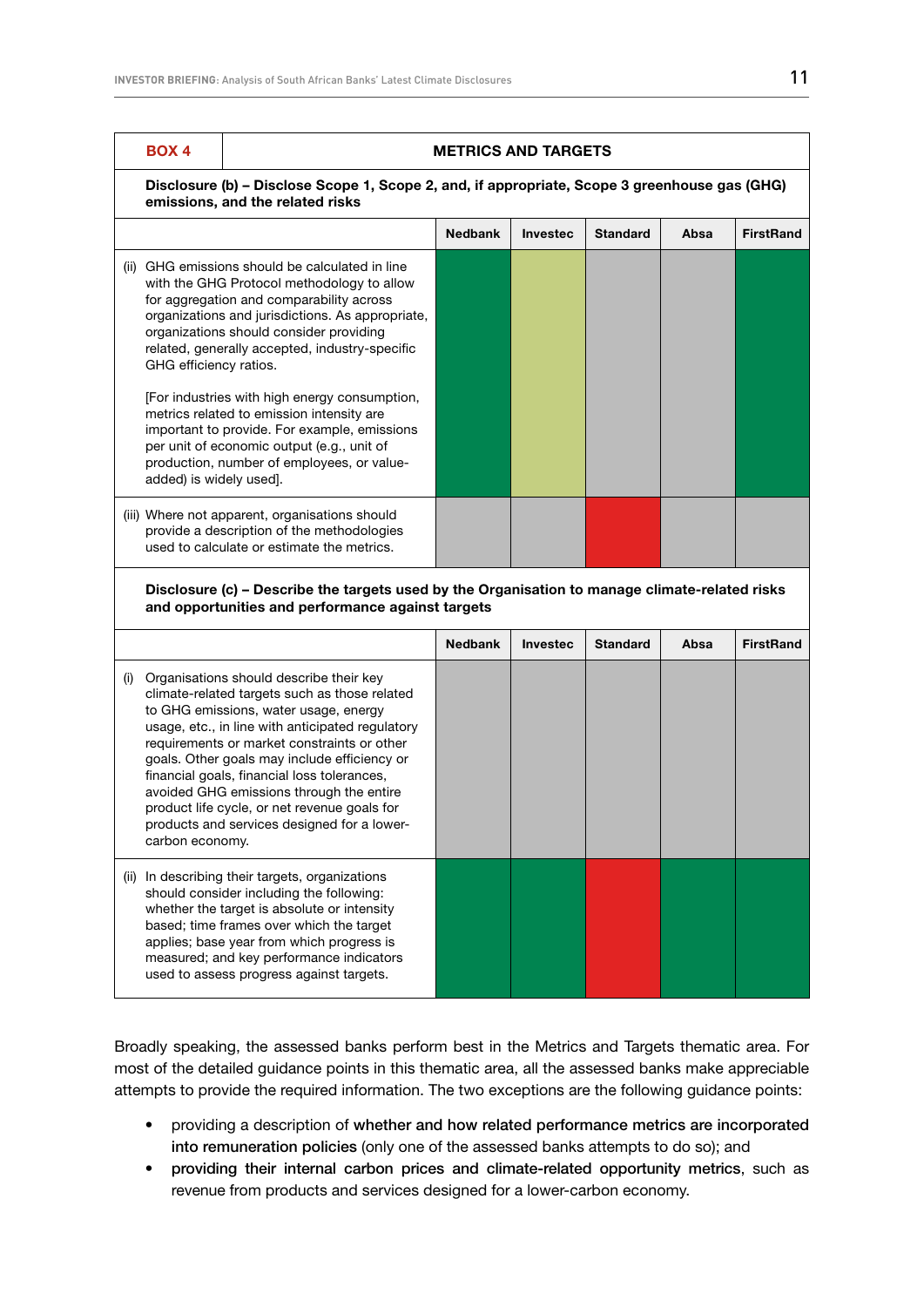Just Share will pay the closest attention to these two areas under Metrics and Targets, as well as to whether the assessed banks disclose their most relevant Scope 3 emissions. i.e. their financed emissions. Currently not one of the assessed banks discloses these emissions.

Financed emissions are the absolute greenhouse gas (GHG) emissions that banks finance through their lending and investment activities. These activities fall within Scope 3, category 15 of the GHG Protocol, and are often the most significant part of a financial institution's climate impact (in terms of absolute GHG emissions).

Disclosing financed emissions is thus different to disclosing exposure to carbon-related assets, or exposure to heightened climate-related risk sectors. The latter types of measures provide an indication of a bank's exposure to carbon-related or climate-related risks in its portfolio. Disclosure of banks' financed emissions is essential for the setting of meaningful GHG emission reduction targets (which include these Scope 3 emissions).